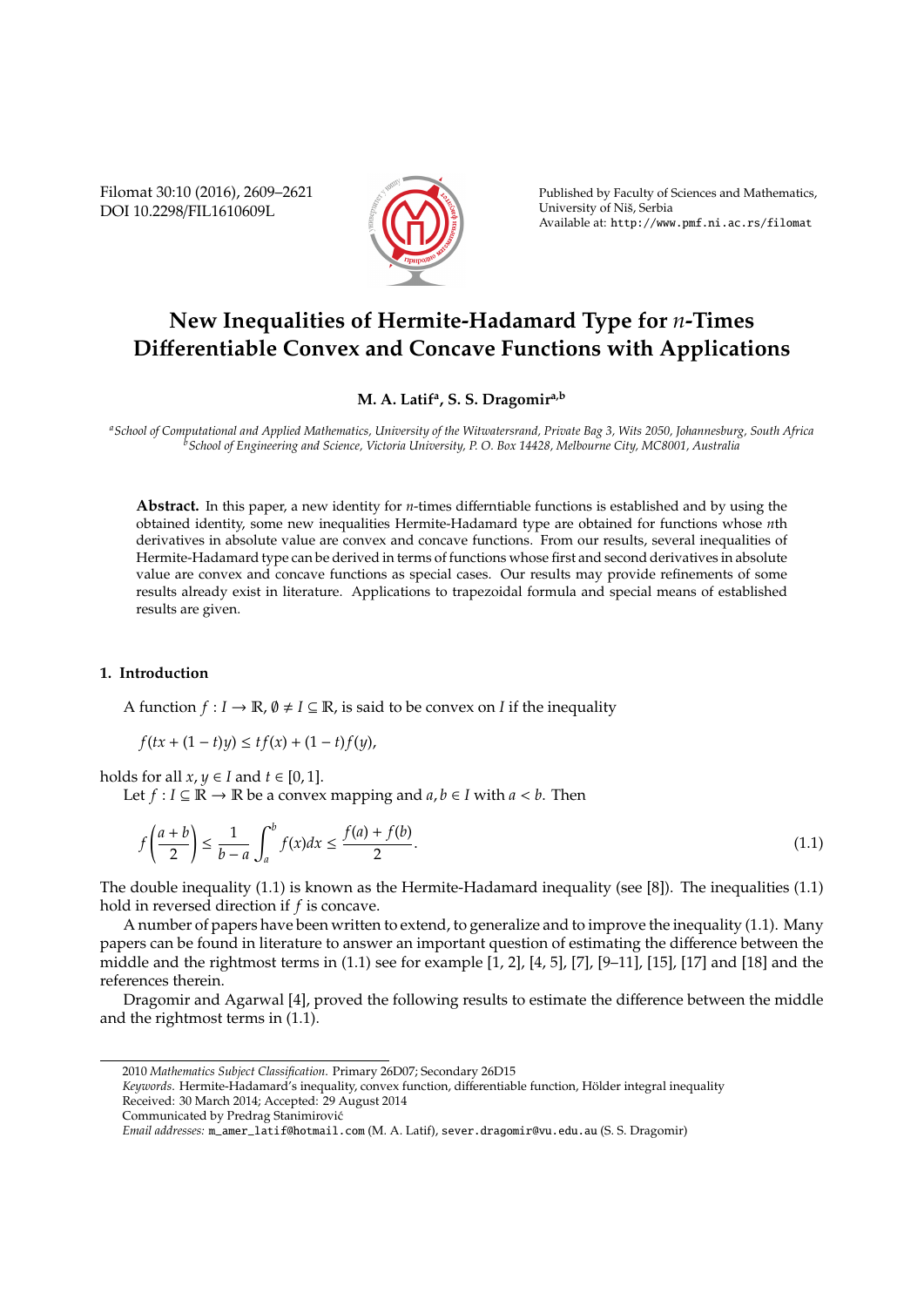**Theorem 1.** [4, Theorem 2.2] Let  $f : \Gamma^{\circ} \subset \mathbb{R} \to \mathbb{R}$  be a differentiable function and a,  $b \in \Gamma^{\circ}$  with  $a < b$ . If  $f' \in L([a, b])$  and  $|f'|$  is convex on  $[a, b]$ . Then

$$
\left| \frac{f(a) + f(b)}{2} - \frac{1}{b - a} \int_{a}^{b} f(x) dx \right| \le \frac{(b - a)}{8} \left[ \left| f'(a) \right| + \left| f'(b) \right| \right].
$$
\n(1.2)

**Theorem 2.** [4, Theorem 2.3] Let  $f : I^{\circ} \subset \mathbb{R} \to \mathbb{R}$  be a differentiable function and a,  $b \in I^{\circ}$  with  $a < b$ . If  $f' \in L([a, b])$  and  $|f'|^{p/(p-1)}$  is convex on [a, b] for  $p > 1$ . Then

$$
\left| \frac{f(a) + f(b)}{2} - \frac{1}{b - a} \int_{a}^{b} f(x) dx \right| \le \frac{(b - a)}{2(p + 1)^{1/p}} \left[ \frac{|f'(a)|^{p/(p-1)} + |f'(b)|^{p/(p-1)}}{2} \right]^{(p-1)/p} . \tag{1.3}
$$

Pearce and Pečarić  $[15]$ , improved the inequality  $(1.3)$  as the following result.

**Theorem 3.** [15, Theorem 1] Let  $f: I^{\circ} \subset \mathbb{R} \to \mathbb{R}$  be a differentiable function and a, b ∈  $I^{\circ}$  with a < b. If  $f' \in L([a, b])$ and  $|f|$  $q$ <sup>*i*</sup> *is convex on* [*a*, *b*] *for*  $q \ge 1$ *. Then* 

$$
\left| \frac{f(a) + f(b)}{2} - \frac{1}{b - a} \int_{a}^{b} f(x) dx \right| \le \frac{(b - a)}{4} \left[ \frac{\left| f'(a) \right|^q + \left| f'(b) \right|^q}{2} \right]^{1/q} . \tag{1.4}
$$

Most recently, Hwang [9] established the following results for functions whose *n*th derivatives in absolute value are convex and concave functions.

**Theorem 4.** [9] Suppose  $f: I^{\circ} \subset \mathbb{R} \to \mathbb{R}$ ,  $a, b \in I^{\circ}$  with  $a < b$ . If  $f^{(n)}$  exists on  $I^{\circ}$ ,  $f^{(n)} \in L([a, b])$  and  $|f^{(n)}|$ *q is convex on* [a, b] for  $q \ge 1$ ,  $n \in \mathbb{N}$ ,  $n \ge 2$ . Then

$$
\left| \frac{f(a) + f(b)}{2} - \frac{1}{b-a} \int_{a}^{b} f(x) dx - \sum_{k=2}^{n-1} \frac{(k-1)(b-a)^{k}}{2(k+1)!} f^{(k)}(a) \right|
$$
  

$$
\leq \frac{(n-1)^{1-\frac{1}{q}} (b-a)^{n}}{2(n+1)!} \left[ \frac{(n^{2}-2) |f^{(n)}(a)|^{q} + n |f^{(n)}(b)|^{q}}{n+2} \right]^{\frac{1}{q}}.
$$
 (1.5)

**Theorem 5.** [9] Suppose  $f: I^{\circ} \subset \mathbb{R} \to \mathbb{R}$ ,  $a, b \in I^{\circ}$  with  $a < b$ . If  $f^{(n)}$  exists on  $I^{\circ}$ ,  $f^{(n)} \in L([a, b])$  and  $|f^{(n)}|$ *q is concave on* [ $a$ ,  $b$ ] *for*  $q \ge 1$ ,  $n \in \mathbb{N}$ ,  $n \ge 2$ . Then

$$
\left| \frac{f(a) + f(b)}{2} - \frac{1}{b - a} \int_{a}^{b} f(x) dx - \sum_{k=2}^{n-1} \frac{(k-1)(b-a)^{k}}{2(k+1)!} f^{(k)}(a) \right| \le \frac{(n-1)(b-a)^{n}}{2(n+1)!} \left| f^{(n)} \left( \frac{(n^{2} - 2)a + nb}{(n-1)(n+2)} \right) \right|.
$$
 (1.6)

Following results can be derived directly from Theorem 4 and Theorem 5 for *n* = 2.

**Corollary 1.** *[9] Under the assumptions of Theorem 4, for n* = 2*, we have*

$$
\left| \frac{f(a) + f(b)}{2} - \frac{1}{b - a} \int_{a}^{b} f(x) dx \right| \le \frac{(b - a)^2}{12} \left[ \frac{\left| f''(a) \right|^q + \left| f''(b) \right|^q}{2} \right]^{\frac{1}{q}}.
$$
\n(1.7)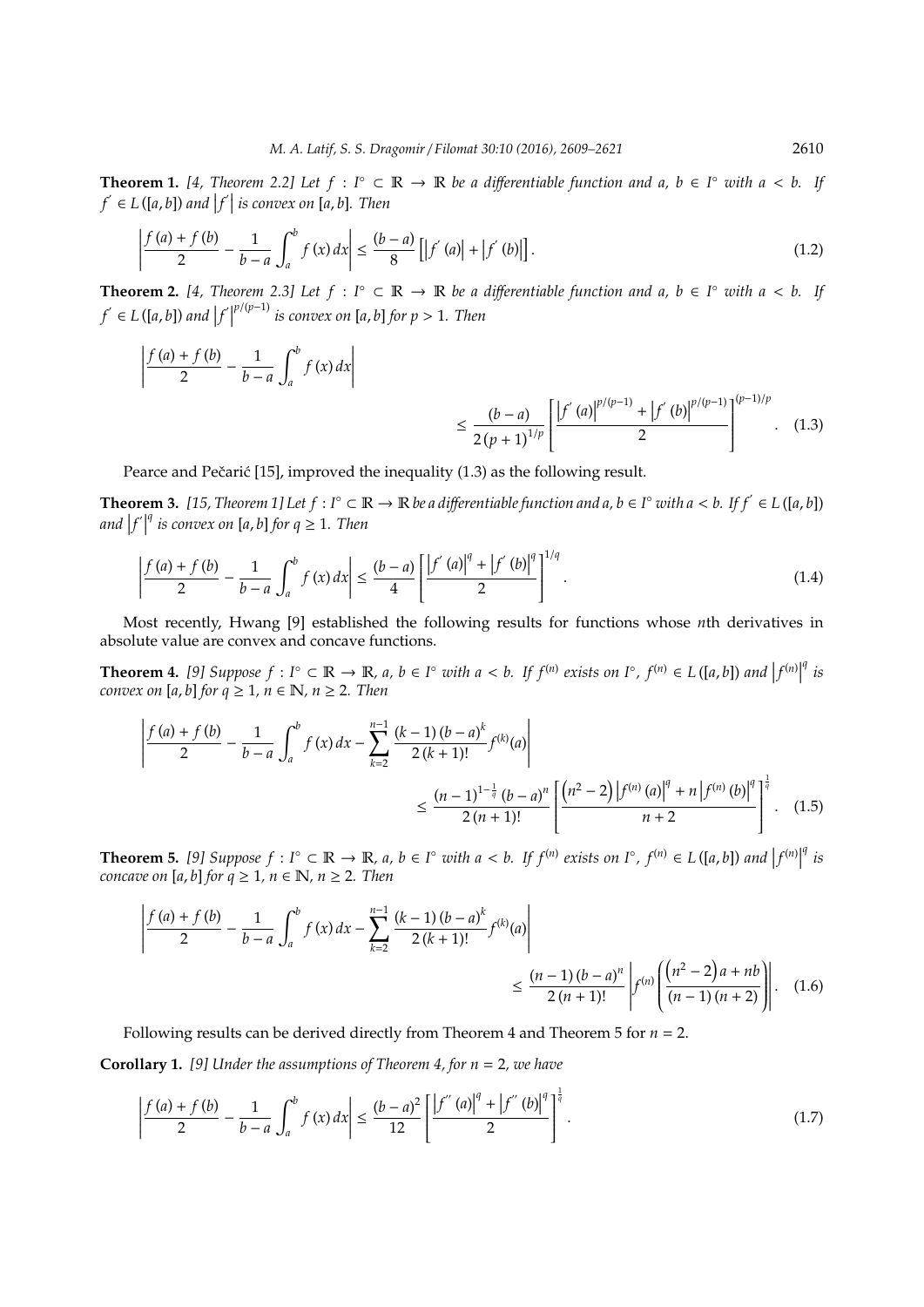**Corollary 2.** *[9] Under the assumptions of Theorem 4, for n* = 2*, we have*

$$
\left| \frac{f(a) + f(b)}{2} - \frac{1}{b - a} \int_{a}^{b} f(x) dx \right| \le \frac{(b - a)^2}{12} \left| f''\left(\frac{a + b}{2}\right) \right|.
$$
 (1.8)

It can be noticed that the inequalities (1.7) and (1.8) may be better than those given in Theorem 1, Theorem 2 and Theorem 3.

For more recent results on Hermite-Hadamard type inequalities for functions whose *n*th derivatives in absolute value are *s*-convex functions and *m*-convex, we refer the interested reader to the works of Jiang *et. al* [11] and Hong *et al.* [17] and the references therein.

The main purpose of the present paper is to establish new Hermite-Hadamard type inequalities for functions whose *n*th derivatives in absolute value are convex and concave. We believe that the results presented in this paper are better than those established in [9] and hence better than those given in [4] and [15]. Applications of our results to trapezoidal formula and to special means are given in Section 3 and Section 4.

#### **2. Main Results**

The following Lemma is essential in establishing our main results in this section:

**Lemma 1.** Let  $f: I \subset \mathbb{R} \to \mathbb{R}$  be a function such that  $f^{(n)}$  exists on  $I^{\circ}$  for  $n \in \mathbb{N}$  and  $f^{(n)} \in L([a, b])$  , where a,  $b \in I^{\circ}$ *with a* < *b, we have the identity*

$$
\frac{f(a) + f(b)}{2} - \frac{1}{b-a} \int_{a}^{b} f(x) dx - \sum_{k=1}^{n-1} \frac{k[1 + (-1)^{k}](b-a)^{k}}{2^{k+1}(k+1)!} f^{(k)}\left(\frac{a+b}{2}\right)
$$
\n
$$
= \frac{(b-a)^{n}}{2^{n+1}n!} \int_{0}^{1} (1-t)^{n-1} (n-1+t) f^{(n)}\left(\frac{1-t}{2}a + \frac{1+t}{2}b\right) dt + \frac{(-1)^{n}(b-a)^{n}}{2^{n+1}n!} \int_{0}^{1} (1-t)^{n-1} (n-1+t) f^{(n)}\left(\frac{1-t}{2}b + \frac{1+t}{2}a\right) dt, \quad (2.1)
$$

*where an empty sum is understood to be nil.*

*Proof.* Suppose

$$
I_n = \frac{(b-a)^n}{2^{n+1}n!} \int_0^1 (1-t)^{n-1} (n-1+t) f^{(n)} \left(\frac{1-t}{2}a + \frac{1+t}{2}b\right) dt
$$

and

$$
J_n = \frac{(-1)^n (b-a)^n}{2^{n+1} n!} \int_0^1 (1-t)^{n-1} (n-1+t) f^{(n)}\left(\frac{1-t}{2}b + \frac{1+t}{2}a\right) dt.
$$

For  $n = 1$ , we have

$$
I_1 = \frac{b-a}{4} \int_0^1 t f' \left( \frac{1-t}{2} a + \frac{1+t}{2} b \right) dt
$$

and

$$
J_1 = \frac{(-1)(b-a)}{4} \int_0^1 t f'\left(\frac{1-t}{2}a + \frac{1+t}{2}b\right) dt.
$$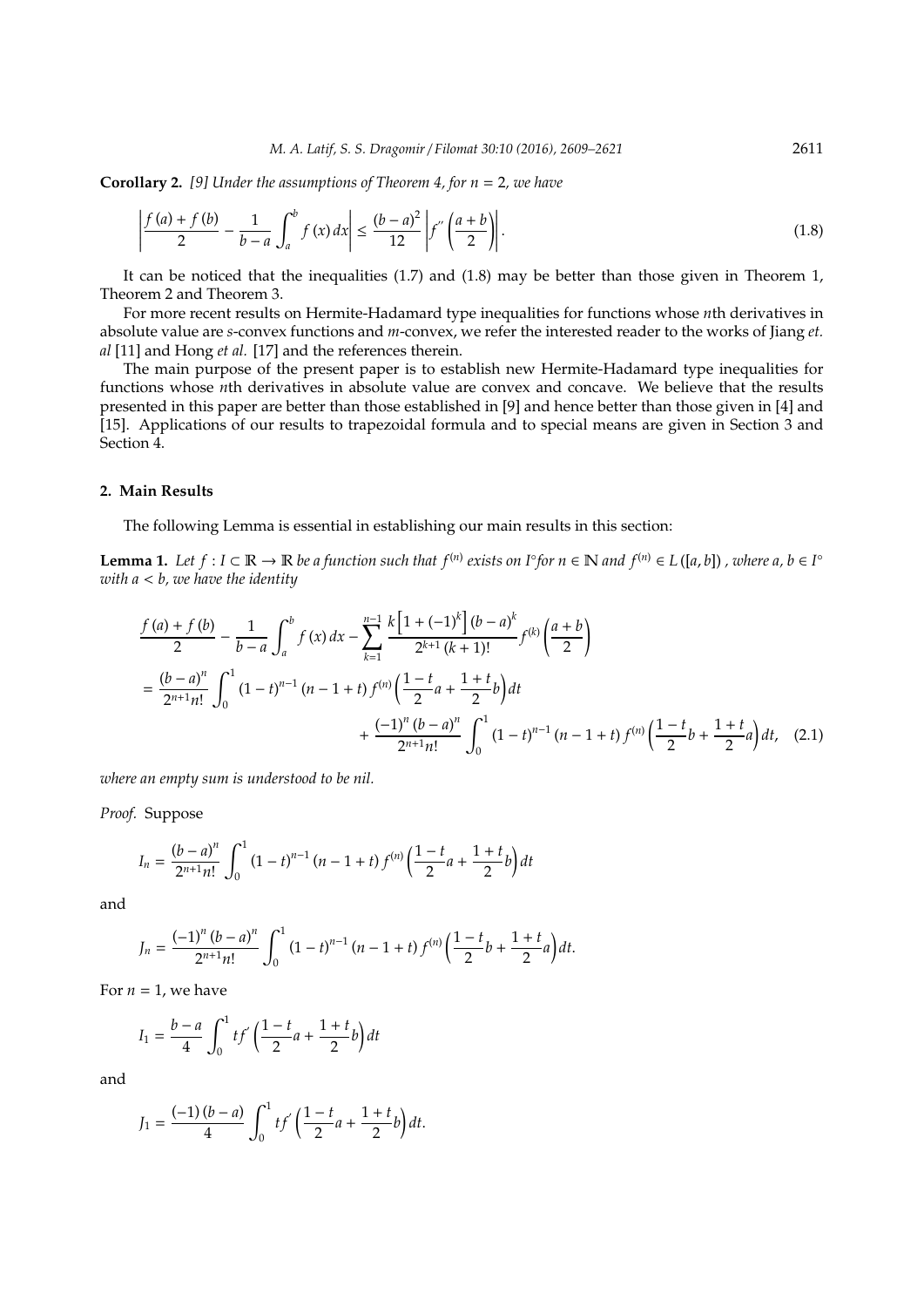By integration by parts and using the substitution  $x = \frac{1-t}{2}a + \frac{1+t}{2}b$  for  $I_1$  and  $x = \frac{1+t}{2}a + \frac{1-t}{2}b$  for  $J_1$ , we obtain

$$
I_1 = \frac{1}{2}f(b) - \frac{1}{b-a} \int_{\frac{a+b}{2}}^{b} f(x)
$$

and

$$
J_1 = \frac{1}{2} f(a) - \frac{1}{b-a} \int_a^{\frac{a+b}{2}} f(x) \, dx.
$$

Hence

$$
I_1 + J_1 = \frac{f(a) + f(b)}{2} - \frac{1}{b-a} \int_a^b f(x) \, dx,
$$

which coincides with the L.H.S of  $(2.1)$  for  $n = 1$ . Similarly for  $n = 2$ , and using similar arguments as above, we have

$$
I_2 + J_2 = \frac{f(a) + f(b)}{2} - \frac{1}{b-a} \int_a^b f(x) \, dx
$$

which coincides with the L.H.S of  $(2.1)$  for  $n = 2$ . Suppose (2.1) holds for  $n = m - 1 \ge 3$ . Now for  $n = m$ , we have

$$
\frac{(b-a)^m}{2^{m+1}m!} \int_0^1 (1-t)^{m-1} (m-1+t) f^{(m)} \left( \frac{1-t}{2} a + \frac{1+t}{2} b \right) dt \n+ \frac{(-1)^m (b-a)^m}{2^{m+1}m!} \int_0^1 (1-t)^{m-1} (m-1+t) f^{(m)} \left( \frac{1-t}{2} b + \frac{1+t}{2} a \right) dt \n= \frac{(b-a)^{m-1} (m-1) [1+(-1)^{m-1}]}{2^m m!} f^{(m-1)} \left( \frac{a+b}{2} \right) \n+ \frac{(b-a)^{m-1} (b-a)^{m-1}}{2^m (m-1)!} \int_0^1 (1-t)^{m-2} (m-2+t) f^{(m)} \left( \frac{1-t}{2} a + \frac{1+t}{2} b \right) dt \n+ \frac{(-1)^{m-1} (b-a)^{m-1}}{2^m (m-1)!} \int_0^1 (1-t)^{m-2} (m-2+t) f^{(m)} \left( \frac{1-t}{2} b + \frac{1+t}{2} a \right) dt \n= \frac{f(a)+f(b)}{2} - \frac{1}{b-a} \int_a^b f(x) dx - \sum_{k=1}^{m-2} \frac{k [1+(-1)^k] (b-a)^k}{2^{k+1} (k+1)!} f^{(k)} \left( \frac{a+b}{2} \right) \n- \frac{(b-a)^{m-1} (m-1) [1+(-1)^{m-1}]}{2^m m!} f^{(m-1)} \left( \frac{a+b}{2} \right) \n= \frac{f(a)+f(b)}{2} - \frac{1}{b-a} \int_a^b f(x) dx - \sum_{k=1}^{m-1} \frac{k [1+(-1)^k] (b-a)^k}{2^{k+1} (k+1)!} f^{(k)} \left( \frac{a+b}{2} \right)
$$

This completes the proof of the lemma.  $\Box$ 

Now we state and prove some new Hermite-Hadamard type inequalities for functions whose *n*th derivatives in absolute value are convex and concave.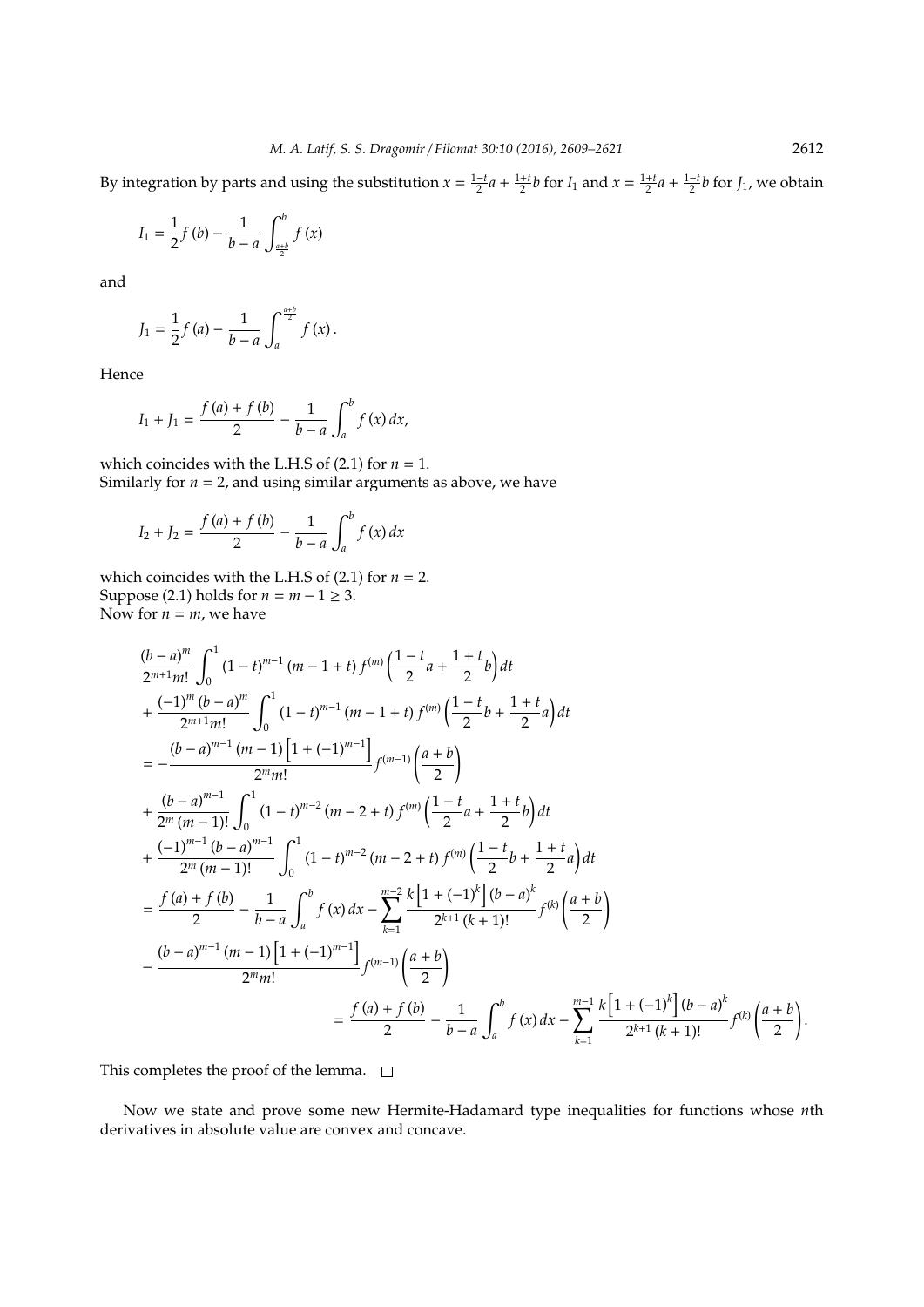**Theorem 6.** Let  $f: I \subset \mathbb{R} \to \mathbb{R}$  be a function such that  $f^{(n)}$  exisits on  $I^{\circ}$  and  $f^{(n)} \in L([a, b])$  for  $n \in \mathbb{N}$ , where a,  $b \in I^{\circ}$  *with*  $a < b$ . If  $|f^{(n)}|$ *q* is convex on [*a*, *b*] *for q* ∈ [1, ∞), we have the inequality

$$
\left| \frac{f(a) + f(b)}{2} - \frac{1}{b-a} \int_{a}^{b} f(x) dx - \sum_{k=1}^{n-1} \frac{k \left[ 1 + (-1)^{k} \right] (b-a)^{k}}{2^{k+1} (k+1)!} f^{(k)} \left( \frac{a+b}{2} \right) \right|
$$
  

$$
\leq \frac{(b-a)^{n} n^{1-1/q}}{2^{n+\frac{1}{q}+1} (n+1)!} \left\{ \left( \frac{\left( n^{2} + n - 1 \right) \left| f^{(n)}(a) \right|^{q} + \left( n^{2} + 3n + 1 \right) \left| f^{(n)}(b) \right|^{q}}{n+2} \right)^{1/q} + \left( \frac{\left( n^{2} + n - 1 \right) \left| f^{(n)}(b) \right|^{q} + \left( n^{2} + 3n + 1 \right) \left| f^{(n)}(a) \right|^{q}}{n+2} \right)^{1/q} \right\}.
$$
 (2.2)

*Proof.* From Lemma 1, the Hölder inequality and the convexity of  $|f^{(n)}|$  $q$ <sup> $q$ </sup> on [a, b], we have

$$
\begin{split}\n&\left|\frac{f(a)+f(b)}{2}-\frac{1}{b-a}\int_{a}^{b}f(x)dx\right.\\&\left. -\sum_{k=1}^{n-1}\frac{k\left[1+(-1)^{k}\right](b-a)^{k}}{2^{k+1}(k+1)!}f^{(k)}\left(\frac{a+b}{2}\right)\right| \\
&\leq \frac{(b-a)^{n}}{2^{n+1}n!}\left(\int_{0}^{1}(1-t)^{n-1}(n-1+t)dt\right)^{1-1/q} \\
&\times\left\{\left(\int_{0}^{1}(1-t)^{n-1}(n-1+t)\left[\left(\frac{1-t}{2}\right)|f^{(n)}(a)|^{q}+\left(\frac{1+t}{2}\right)|f^{(n)}(b)|^{q}\right]dt\right\}^{1/q}\right\} \\
&+\left(\int_{0}^{1}(1-t)^{n-1}(n-1+t)\left[\left(\frac{1-t}{2}\right)|f^{(n)}(b)|^{q}+\left(\frac{1+t}{2}\right)|f^{(n)}(a)|^{q}\right]\right]^{1/q}\right\} \\
&=\frac{(b-a)^{n}n^{1-1/q}}{2^{n+\frac{1}{q}+1}(n+1)!}\left\{\left(\frac{n^{2}+n-1}{n+2}|f^{(n)}(a)|^{q}+\frac{n^{2}+3n+1}{n+2}|f^{(n)}(b)|^{q}\right)^{1/q} \\
&+\left(\frac{n^{2}+n-1}{n+2}|f^{(n)}(b)|^{q}+\frac{n^{2}+3n+1}{n+2}|f^{(n)}(a)|^{q}\right)^{1/q}\right\}.\n\end{split}
$$

Which is the desired result. This completes the proof of the Theorem.  $\Box$ 

**Corollary 3.** *Under the assumptions of Theorem 6, if*  $q = 1$ *, we have the inequality* 

$$
\left| \frac{f(a) + f(b)}{2} - \frac{1}{b - a} \int_{a}^{b} f(x) dx - \sum_{k=1}^{n-1} \frac{k \left[ 1 + (-1)^{k} \right] (b - a)^{k}}{2^{k+1} (k+1)!} f^{(k)} \left( \frac{a + b}{2} \right) \right|
$$
  
\$\leq \frac{n (b - a)^{n}}{2^{n+1} (n+1)!} \left[ \left| f^{(n)} (a) \right| + \left| f^{(n)} (b) \right| \right]. (2.3)

**Corollary 4.** *Under the assumptions of Theorem 6, if*  $n = 1$ *, we have the inequality* 

$$
\left|\frac{f(a) + f(b)}{2} - \frac{1}{b-a}\int_{a}^{b} f(x) dx\right| \leq \frac{(b-a)}{8} \left\{ \left|\frac{\left|f'(a)\right|^q + 5\left|f'(b)\right|^q}{6}\right|^{1/q} + \left|\frac{\left|f'(b)\right|^q + 5\left|f'(a)\right|^q}{6}\right|^{1/q} \right\}.
$$
 (2.4)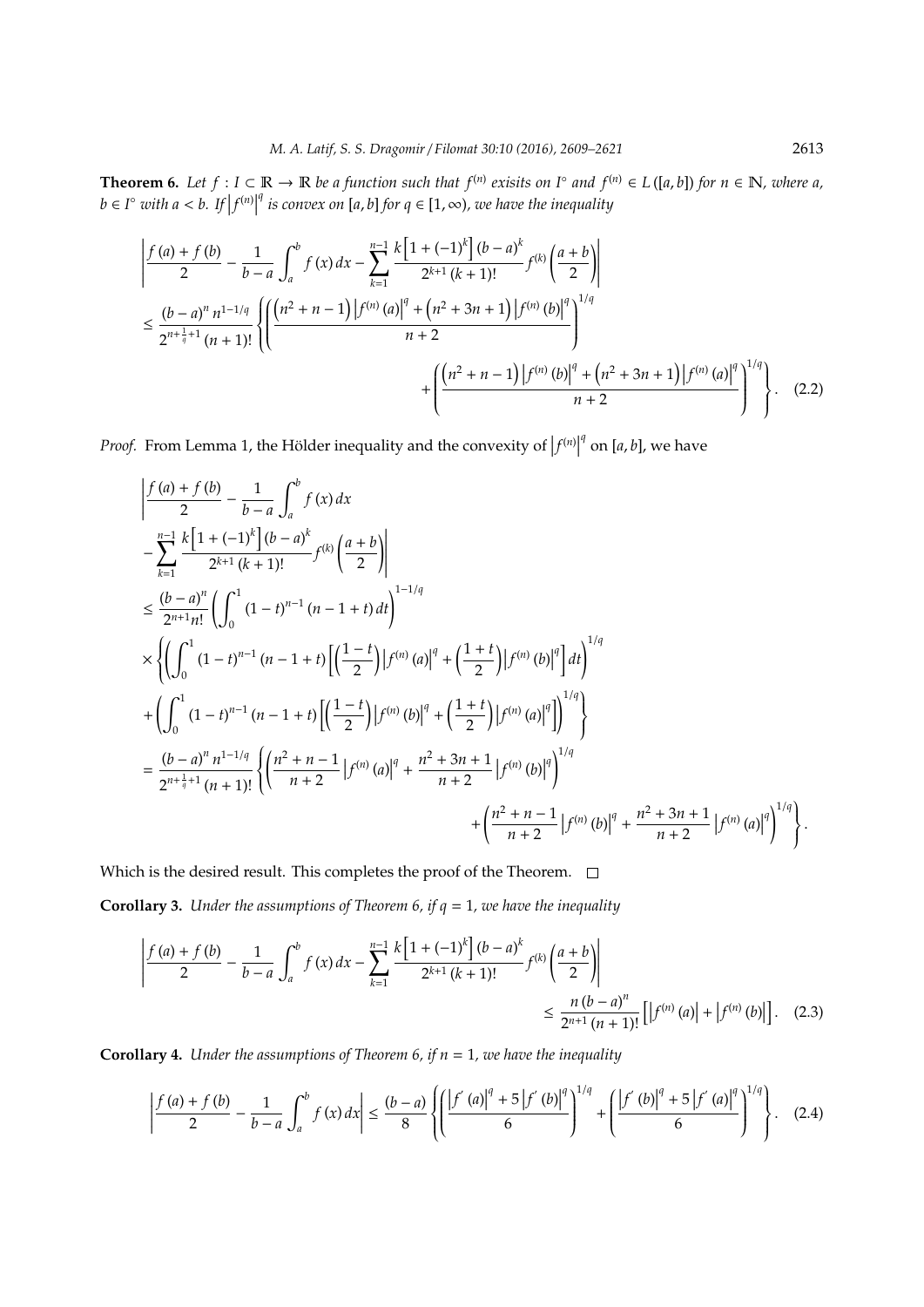**Corollary 5.** *If we take q* = 1 *in Corollary 4, we have*

$$
\left| \frac{f(a) + f(b)}{2} - \frac{1}{b - a} \int_{a}^{b} f(x) dx \right| \le \frac{(b - a)}{8} \left[ \left| f'(a) \right| + \left| f'(b) \right| \right].
$$
\n(2.5)

**Corollary 6.** *Suppose the assumptions of Theorem 6 are fulfilled and if n* = 2*, we have*

$$
\left| \frac{f(a) + f(b)}{2} - \frac{1}{b - a} \int_{a}^{b} f(x) dx \right|
$$
  
\n
$$
\leq \frac{(b - a)^2}{96} \left\{ \left( \frac{5 \left| f''(a) \right|^q + 11 \left| f''(b) \right|^q \right|^{1/q}}{16} + \left( \frac{5 \left| f''(b) \right|^q + 11 \left| f''(a) \right|^q \right|^{1/q}}{16} \right\}. \tag{2.6}
$$

**Corollary 7.** *If q* = 1 *in Corollary 6, we have*

$$
\left| \frac{f(a) + f(b)}{2} - \frac{1}{b - a} \int_{a}^{b} f(x) dx \right| \le \frac{(b - a)^2}{96} \left[ \left| f^{(0)}(a) \right| + \left| f^{(0)}(b) \right| \right].
$$
\n(2.7)

**Remark 1.** It is obvious that the inequality (2.7) gives better estimate than that of (1.7) for  $q = 1$ .

**Theorem 7.** Let  $f: I \subset \mathbb{R} \to \mathbb{R}$  be a function such that  $f^{(n)}$  exisits on  $I^{\circ}$  and  $f^{(n)} \in L([a, b])$  for  $n \in \mathbb{N}$ , where a,  $b \in I^{\circ}$  *with*  $a < b$ . If  $|f^{(n)}|$ *q*<sup>*a*</sup> *is convex on* [*a*, *b*] *for q* ∈ (1, ∞), we have the inequality

$$
\frac{\left|f(a) + f(b) - \frac{1}{b-a} \int_{a}^{b} f(x) dx - \sum_{k=1}^{n-1} \frac{k[1 + (-1)^{k}](b-a)^{k}}{2^{k+1}(k+1)!} f^{(k)}\left(\frac{a+b}{2}\right)\right|}{\left|\sum_{k=1}^{n-1} \frac{b^{k}}{2^{n+1}a^{k+1}}\right|} \leq \frac{(b-a)^{n} \left[n^{(2q-1)/(q-1)} - (n-1)^{(2q-1)/(q-1)}\right]^{1-1/q}}{2^{n+\frac{1}{q}+1} n!} \left(\frac{q-1}{2q-1}\right)^{1-1/q} \times \left\{\left[P\left|f^{(n)}\left(a\right)\right|^{q} + Q\left|f^{(n)}\left(b\right)\right|^{q}\right]^{1/q} + \left[P\left|f^{(n)}\left(b\right)\right|^{q} + Q\left|f^{(n)}\left(a\right)\right|^{q}\right]^{1/q}\right\}, \quad (2.8)
$$

*where*

$$
P = \frac{1}{nq - q + 2}
$$
 and  $Q = \frac{nq - q + 3}{(nq - q + 1)(nq - q + 2)}$ .

*Proof.* Using Lemma 1, the Hölder inequality and the convexity of  $|f^{(n)}|$  $q$ <sup> $q$ </sup> on [*a*, *b*], we have

$$
\begin{split}\n&\left|\frac{f(a)+f(b)}{2}-\frac{1}{b-a}\int_{a}^{b}f(x)dx-\sum_{k=1}^{n-1}\frac{k\left[1+(-1)^{k}\right](b-a)^{k}}{2^{k+1}(k+1)!}f^{(k)}\left(\frac{a+b}{2}\right)\right| \\
&\leq\frac{(b-a)^{n}}{2^{n+1}n!}\left(\int_{0}^{1}(n-1+t)^{q/(q-1)}dt\right)^{1-1/q} \\
&\times\left\{\left(\int_{0}^{1}(1-t)^{q(n-1)}\left[\left(\frac{1-t}{2}\right)|f^{(n)}(a)|^{q}+\left(\frac{1+t}{2}\right)|f^{(n)}(b)|^{q}\right]dt\right)^{1/q} +\left(\int_{0}^{1}(1-t)^{q(n-1)}\left[\left(\frac{1-t}{2}\right)|f^{(n)}(b)|^{q}+\left(\frac{1+t}{2}\right)|f^{(n)}(a)|^{q}\right]\right\}^{1/q}\right\}.\n\end{split} \tag{2.9}
$$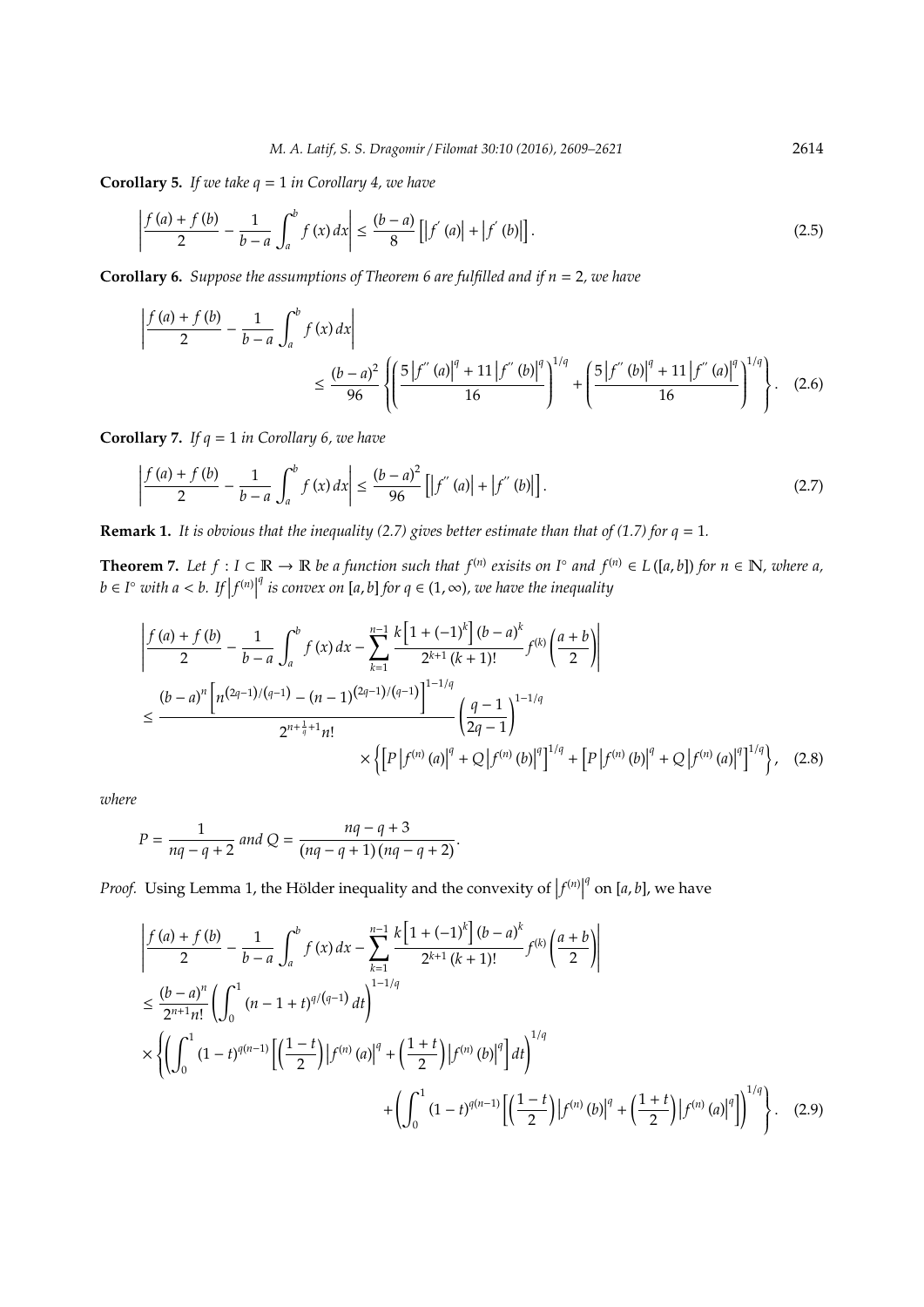From (2.9) we get the inequality (2.8), since

$$
\int_0^1 (n-1+t)^{q/(q-1)} dt = \left(\frac{q-1}{2q-1}\right) \left[ n^{(2q-1)/(q-1)} - (n-1)^{(2q-1)/(q-1)} \right],
$$
  

$$
\int_0^1 (1-t)^{q(n-1)+1} = \frac{1}{nq-q+2} = P
$$

and

$$
\int_0^1 (1-t)^{q(n-1)} (1+t) dt = \frac{nq-q+3}{(nq-q+1)(nq-q+2)} = Q.
$$

**Corollary 8.** *Suppose the conditions of Theorem 7 are satisfied and if n* = 1*, we have the inequality*

$$
\left| \frac{f(a) + f(b)}{2} - \frac{1}{b - a} \int_{a}^{b} f(x) dx \right| \le \frac{(b - a)}{4} \left( \frac{q - 1}{2q - 1} \right)^{1 - 1/q} \times \left\{ \left( \frac{\left| f'(a) \right|^q + 3 \left| f'(b) \right|^q}{4} \right)^{1/q} + \left( \frac{\left| f'(b) \right|^q + 3 \left| f'(a) \right|^q}{4} \right)^{1/q} \right\}, \quad (2.10)
$$

**Corollary 9.** *Under the assumptions of Theorem 7, if n* = 2*, we have the inequality*

$$
\begin{split} &\left|\frac{f\left(a\right)+f\left(b\right)}{2}-\frac{1}{b-a}\int_{a}^{b}f\left(x\right)dx\right| \\ &\leq \frac{(b-a)^{2}\left[2^{(2q-1)/(q-1)}-1\right]^{1-1/q}}{2^{1/q+4}}\left(\frac{q-1}{2q-1}\right)^{1-1/q} \\ &\times\left\{\left[P\left|f^{\prime\prime}\left(a\right)\right|^{q}+Q\left|f^{\prime\prime}\left(b\right)\right|^{q}\right\}^{1/q}+\left[P\left|f^{\prime\prime}\left(b\right)\right|^{q}\right]^{1/q}\right\},\quad(2.11) \end{split}
$$

*where*

$$
P = \frac{1}{q+2} \text{ and } Q = \frac{q+3}{(q+1)(q+2)}.
$$

**Theorem 8.** Let  $f: I \subset \mathbb{R} \to \mathbb{R}$  be a function such that  $f^{(n)}$  exisits on  $I^{\circ}$  and  $f^{(n)} \in L([a, b])$  for  $n \in \mathbb{N}$ , where a,  $b \in I^{\circ}$  *with*  $a < b$ . If  $|f^{(n)}|$ *q* is convex on [*a*, *b*] for  $q$  ∈ (1, ∞), we have the inequality

$$
\begin{split}\n&\left|\frac{f(a) + f(b)}{2} - \frac{1}{b-a} \int_{a}^{b} f(x) \, dx - \sum_{k=1}^{n-1} \frac{k \left[1 + (-1)^{k}\right] (b-a)^{k}}{2^{k+1} \left(k+1\right)!} f^{(k)}\left(\frac{a+b}{2}\right)\right| \\
&\leq \frac{(b-a)^{n}}{2^{n+\frac{1}{q}+1} n!} \left(\frac{q-1}{nq-1}\right)^{1-1/q} \cdot \left\{\left[R \left|f^{(n)}\left(a\right)\right|^{q} + S \left|f^{(n)}\left(b\right)\right|^{q}\right\}^{1/q} + \left[R \left|f^{(n)}\left(b\right)\right|^{q} + S \left|f^{(n)}\left(a\right)\right|^{q}\right]^{1/q}\right\},\n\end{split} \tag{2.12}
$$
\n
$$
R = \frac{n^{q+2} - (n+q+1)(n-1)^{q+1}}{(q+1)(q+2)}
$$

*and*

$$
S = \frac{(2q - n + 4) n^{q+1} - (q - n + 3) (n - 1)^{q+1}}{(q+1) (q+2)}.
$$

 $\Box$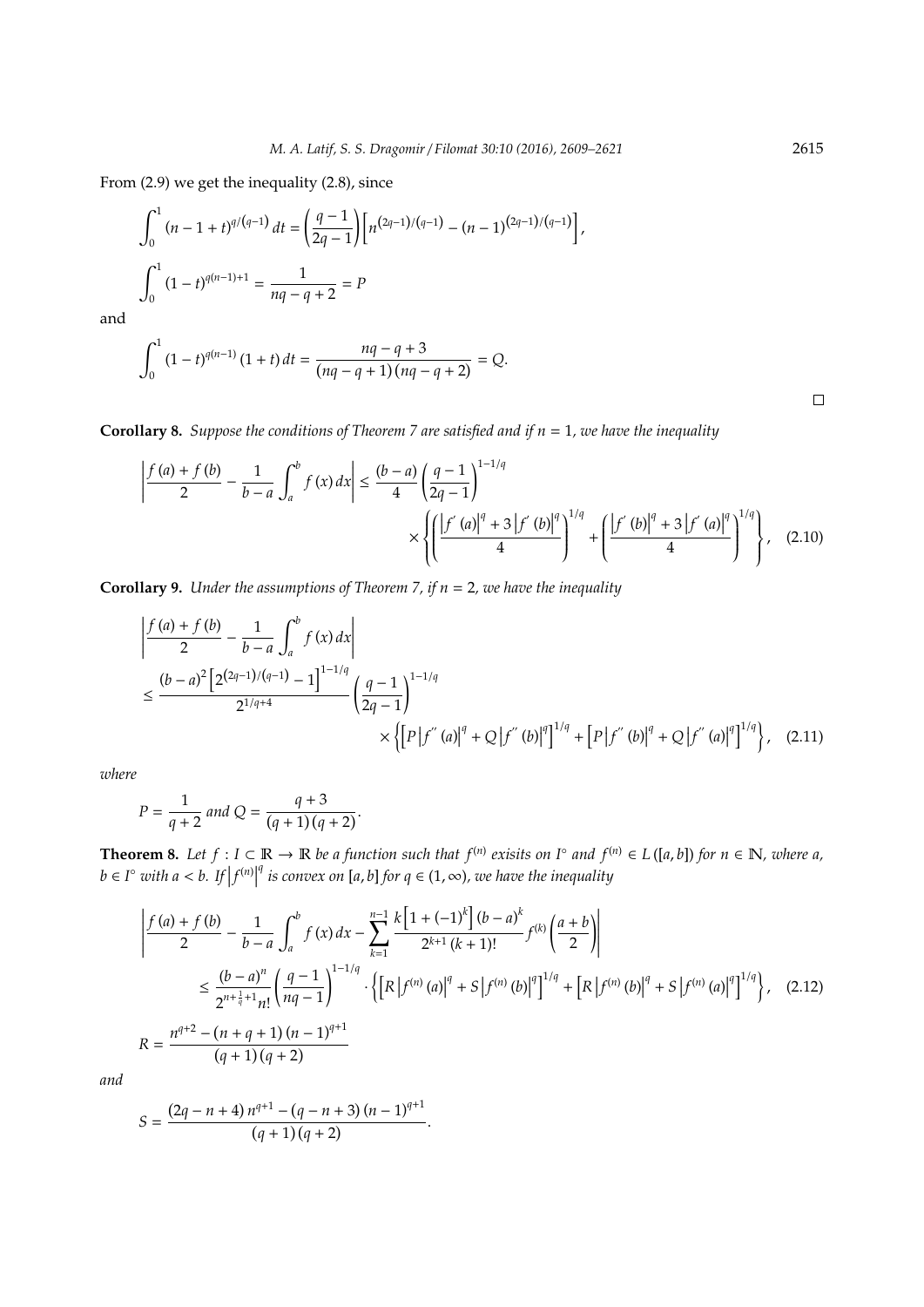*Proof.* Using Lemma 1, the Hölder inequality and the convexity of  $|f^{(n)}|$  $q$ <sup> $q$ </sup> on [*a*, *b*], we have

$$
\begin{split}\n&\left|\frac{f(a)+f(b)}{2}-\frac{1}{b-a}\int_{a}^{b}f(x)dx-\sum_{k=1}^{n-1}\frac{k\left[1+(-1)^{k}\right](b-a)^{k}}{2^{k+1}(k+1)!}f^{(k)}\left(\frac{a+b}{2}\right)\right| \\
&\leq \frac{(b-a)^{n}}{2^{n+1}n!}\left(\int_{0}^{1}(1-t)^{q(n-1)/(q-1)}dt\right)^{1-1/q} \\
&\times\left\{\left(\int_{0}^{1}(n-1+t)^{q}\left[\left(\frac{1-t}{2}\right)|f^{(n)}(a)|^{q}+\left(\frac{1+t}{2}\right)|f^{(n)}(b)|^{q}\right]dt\right)^{1/q} \\
&+\left(\int_{0}^{1}(n-1+t)^{q}\left[\left(\frac{1-t}{2}\right)|f^{(n)}(b)|^{q}+\left(\frac{1+t}{2}\right)|f^{(n)}(a)|^{q}\right]^{1/q}\right\}.\n\end{split} \tag{2.13}
$$

Since

$$
\int_0^1 (1-t)^{q(n-1)/(q-1)} dt = \frac{q-1}{nq-1},
$$
  

$$
\int_0^1 (n-1+t)^q (1-t) dt = \frac{n^{q+2} - (n+q+1)(n-1)^{q+1}}{(q+1)(q+2)}
$$

and

$$
\int_0^1 (n-1+t)^q (1+t) dt = \frac{(2q-n+4)n^{q+1} - (q-n+3)(n-1)^{q+1}}{(q+1)(q+2)}
$$

and hence (2.12) follows from (2.13).  $\square$ 

**Corollary 10.** *Suppose the assumptions of Theorem 8 are satisfied and if n* = 1*, we have the inequality*

$$
\begin{split} \left| \frac{f(a) + f(b)}{2} - \frac{1}{b - a} \int_{a}^{b} f(x) dx \right| \\ &\leq \frac{(b - a)}{2^{2 + 1/q}} \left\{ \left[ R \left| f'(a) \right|^q + S \left| f'(b) \right|^q \right]^{1/q} + \left[ R \left| f'(b) \right|^q + S \left| f'(a) \right|^q \right]^{1/q} \right\}, \quad (2.14) \\ R &= \frac{1}{(q + 1)(q + 2)} \text{ and } S = \frac{2q + 3}{(q + 1)(q + 2)}. \end{split}
$$

**Corollary 11.** *Suppose the assumptions of Theorem 8 are satisfied and if n* = 2*, we have the inequality*

$$
\left| \frac{f(a) + f(b)}{2} - \frac{1}{b - a} \int_{a}^{b} f(x) dx \right| \leq \frac{(b - a)^2}{2^{4 + \frac{1}{q}}} \left( \frac{q - 1}{2q - 1} \right)^{1 - 1/q} \times \left\{ \left[ R \left| f^{(n)}(a) \right|^q + S \left| f^{(n)}(b) \right|^q \right\}^{1/q} + \left[ R \left| f^{(n)}(b) \right|^q + S \left| f^{(n)}(a) \right|^q \right]^{1/q} \right\}, \quad (2.15)
$$

$$
R = \frac{2^{q+2} - (q+3)}{(q+1)(q+2)}
$$
 and  $S = \frac{2^{q+2} - 1}{q+2}$ .

A result for concave functions is given in the following theorem.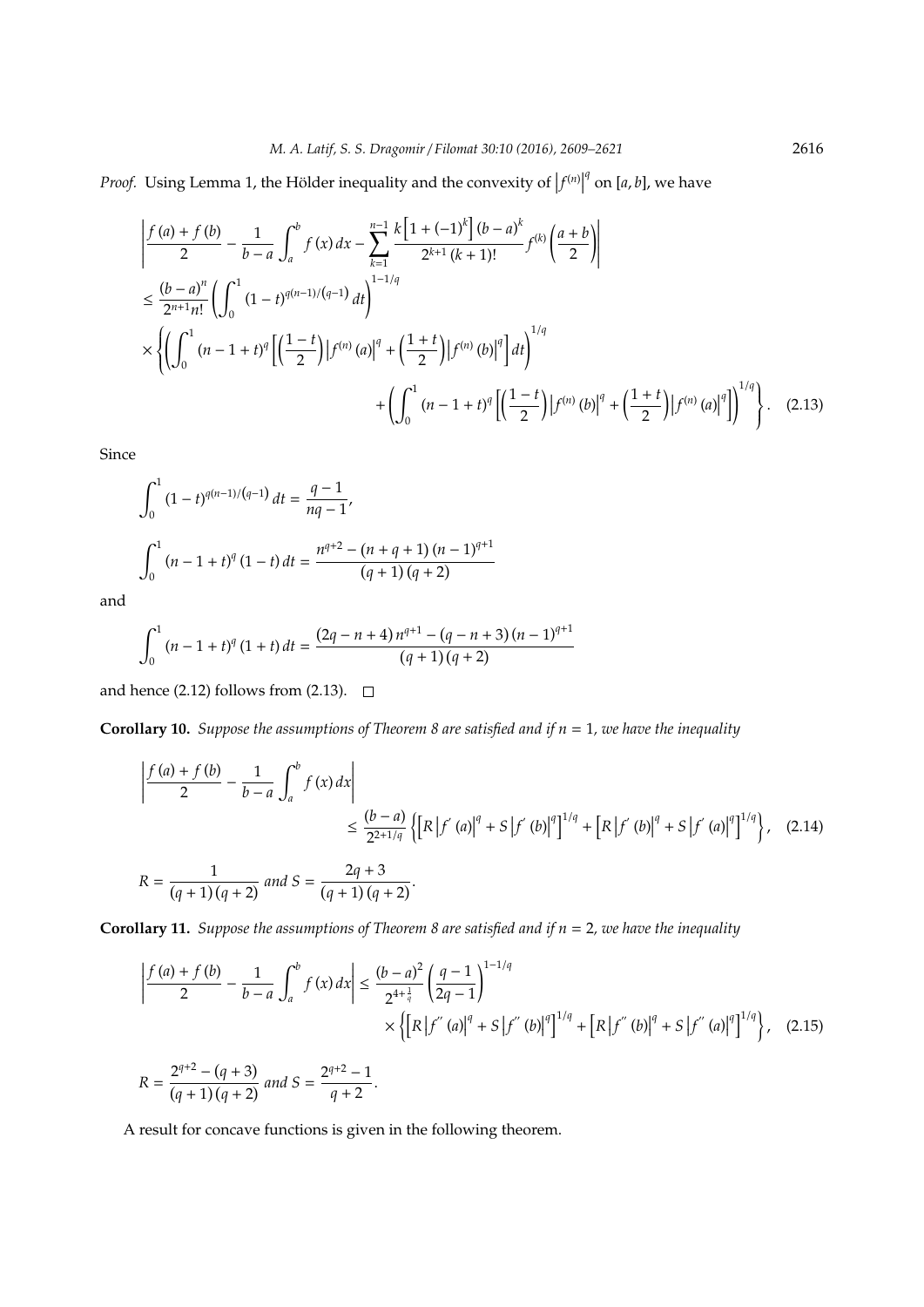**Theorem 9.** Let  $f: I \subset \mathbb{R} \to \mathbb{R}$  be a function such that  $f^{(n)}$  exisits on  $I^{\circ}$  and  $f^{(n)} \in L([a, b])$  for  $n \in \mathbb{N}$ , where a,  $b \in I^{\circ}$  *with*  $a < b$ . If  $|f^{(n)}|$ *q* is convex on [*a*, *b*] *for q* ∈ [1, ∞), we have the inequality

$$
\left| \frac{f(a) + f(b)}{2} - \frac{1}{b-a} \int_{a}^{b} f(x) dx - \sum_{k=1}^{n-1} \frac{k \left[ 1 + (-1)^k \right] (b-a)^k}{2^{k+1} (k+1)!} f^{(k)} \left( \frac{a+b}{2} \right) \right|
$$
  

$$
\leq \frac{n (b-a)^n}{2^{n+1} (n+1)!} \left\{ \left| f^{(n)} \left( \frac{\left( n^2 + n - 1 \right) a + \left( n^2 + 3n + 1 \right) b}{2n (n+2)} \right) \right| + \left| f^{(n)} \left( \frac{\left( n^2 + n - 1 \right) b + \left( n^2 + 3n + 1 \right) a}{2n (n+2)} \right) \right| \right\}.
$$
(2.16)

*Proof.* By the concavity of  $|f^{(n)}|$ *q* and the power-mean inequality, we have

$$
\left|f^{(n)}\left(\lambda x + (1-\lambda) y\right)\right| \geq \lambda \left|f^{(n)}\left(x\right)\right| + (1-\lambda) \left|f^{(n)}\left(y\right)\right|
$$

which shows that  $|f^{(n)}|$  is also concave.

Hence by using Lemma 1 and the Jensen integral inequality, we have

$$
\begin{split}\n&\left|\frac{f(a)+f(b)}{2}-\frac{1}{b-a}\int_{a}^{b}f(x)\,dx-\sum_{k=1}^{n-1}\frac{k\left[1+(-1)^{k}\right](b-a)^{k}}{2^{k+1}(k+1)!}f^{(k)}\left(\frac{a+b}{2}\right)\right| \\
&\leq\frac{(b-a)^{n}}{2^{n+1}n!}\left(\int_{0}^{1}\left(1-t\right)^{n-1}\left(n-1+t\right)dt\right) \\
&\times\left\{\left|f^{(n)}\left(\frac{(1-t)^{n-1}\left(n-1+t\right)\left(\frac{1-t}{2}a+\frac{1+t}{2}b\right)dt}{\int_{0}^{1}\left(1-t\right)^{n-1}\left(n-1+t\right)\right)}\right|+\left|f^{(n)}\left(\frac{(1-t)^{n-1}\left(n-1+t\right)\left(\frac{1-t}{2}a+\frac{1+t}{2}b\right)dt}{\int_{0}^{1}\left(1-t\right)^{n-1}\left(n-1+t\right)dt}\right|\right|\right\}.\n\end{split}
$$

The above inequality gives the desired result.  $\square$ 

**Corollary 12.** *Suppose the assumptions of Theorem 9 are fulfilled and if n* = 1*, we have the inequality*

$$
\left|\frac{f(a)+f(b)}{2}-\frac{1}{b-a}\int_{a}^{b}f(x)dx\right|\leq\frac{(b-a)}{8}\left[\left|f'\left(\frac{a+5b}{6}\right)\right|+\left|f'\left(\frac{b+5a}{6}\right)\right|\right].\quad(2.17)
$$

**Corollary 13.** *Suppose the assumptions of Theorem 9 are fulfilled and if n* = 2*, we have the inequality*

$$
\left| \frac{f(a) + f(b)}{2} - \frac{1}{b - a} \int_{a}^{b} f(x) dx \right| \le \frac{(b - a)^2}{24} \left[ \left| f''\left(\frac{5a + 11b}{16}\right) \right| + \left| f''\left(\frac{5b + 11a}{16}\right) \right| \right].
$$
 (2.18)

### **3. Applications to the Trapezoidal Formula**

Let *d* be a division of the interval [*a*, *b*], i.e.  $a = x_0 < x_1 < ... < x_{n-1} < x_n = b$ , and consider the quadrature formula

$$
\int_a^b f(x)dx = T(f,d) + E(f,d),
$$

where

$$
T(f, d) = \sum_{i=0}^{n-1} (x_{i+1} - x_i) \frac{f(x_i) + f(x_{i+1})}{2}
$$

is the trapezoidal versions and *E*(*f*, *d*) is the associated error. Here, we derive some error estimates for the trapezoidal formula in terms of absolute values of the second derivative of *f* which may be better than those already exist in the literature.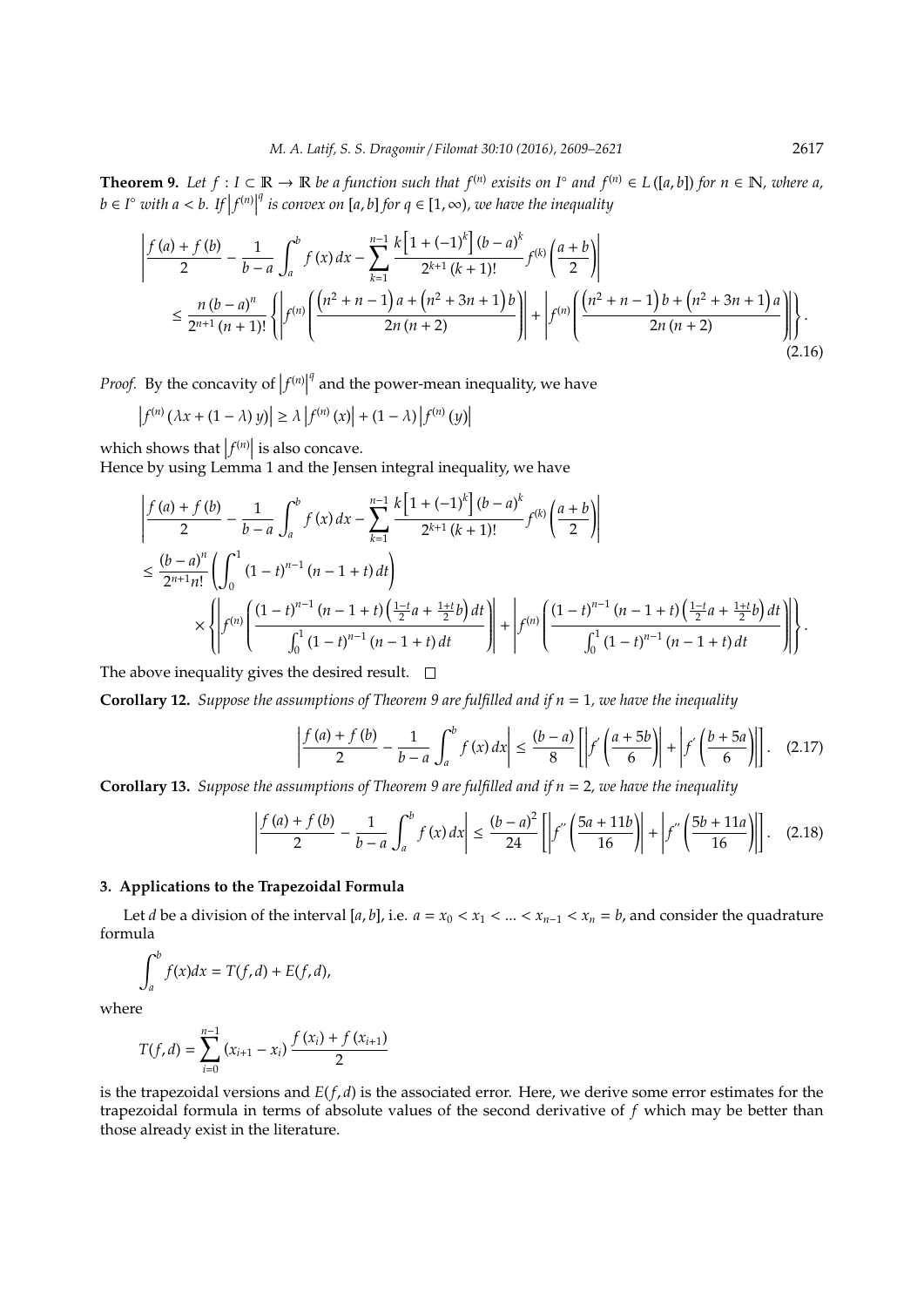**Theorem 10.** Let  $f : I ⊆ ℝ → ℝ$  be a twice differentiable function on  $I^\circ$  such that  $f'' ∈ L([a, b])$ , where  $a, b ∈ I^\circ$ with  $a < b$ . If  $|f''|$ *q is convex on* [*a*, *b*] *for q* ≥ 1*, then for every division d of* [*a*, *b*]*, we have*

$$
\left|E(f,d)\right| \leq \frac{1}{96} \sum_{i=0}^{n-1} \left(x_{i+1} - x_i\right)^3 \left\{ \left( \frac{5 \left|f''\left(x_i\right)\right|^q + 11 \left|f''\left(x_{i+1}\right)\right|^q}{16} \right)^{1/q} + \left( \frac{5 \left|f''\left(x_{i+1}\right)\right|^q + 11 \left|f''\left(x_i\right)\right|^q}{16} \right)^{1/q} \right\}.
$$
 (3.1)

*Proof.* By applying Corollary 6 on the subinterval  $[x_i, x_{i+1}]$  ( $i = 0, 1, ..., n-1$ ) of the division *d*, we have

$$
\begin{split} \left| E(f,d) \right| &= \left| \sum_{i=0}^{n-1} \left\{ (x_{i+1} - x_i) \frac{f(x_i) + f(x_{i+1})}{2} - \int_{x_i}^{x_{i+1}} f(x) \, dx \right\} \right| \\ &\leq \sum_{i=0}^{n-1} \left( x_{i+1} - x_i \right) \left| \frac{f(x_i) + f(x_{i+1})}{2} - \frac{1}{x_{i+1} - x_i} \int_{x_i}^{x_{i+1}} f(x) \, dx \right| \\ &\leq \frac{1}{96} \sum_{i=0}^{n-1} \left( x_{i+1} - x_i \right)^3 \left\{ \left( \frac{5}{16} \left| f''(x_i) \right|^q + \frac{11}{16} \left| f''(x_{i+1}) \right|^q \right)^{1/q} + \left( \frac{5}{16} \left| f''(x_{i+1}) \right|^q + \frac{11}{16} \left| f''(x_i) \right|^q \right)^{1/q} \right\}. \end{split} \tag{3.2}
$$

Hence the result is proved.  $\square$ 

**Corollary 14.** *Under the assumptions of Theorem 10, for q* = 1*, we have*

$$
\left|E(f,d)\right| \le \frac{1}{96} \sum_{i=0}^{n-1} \left(x_{i+1} - x_i\right)^3 \left[ \left|f''\left(x_i\right) \right| + \left|f''\left(x_{i+1}\right) \right| \right].\tag{3.3}
$$

**Theorem 11.** Let  $f: I \subseteq \mathbb{R} \to \mathbb{R}$  be a differentiable function on  $I^{\circ}$  such that  $f'' \in L([a, b])$ , where  $a, b \in I^{\circ}$  with  $a < b$ . If  $|f''|$ *q is convex on* [*a*, *b*] *for q* > 1*, then for every division d of* [*a*, *b*]*, we have*

$$
\left|E(f,d)\right| \leq \frac{\left[2^{(2q-1)/(q-1)}-1\right]^{1-1/q}}{(2^{1/q})\cdot 8} \left(\frac{q-1}{2q-1}\right)^{1-1/q} \sum_{i=0}^{n-1} (x_{i+1}-x_i)^3
$$

$$
\times \left\{\left[\frac{(q+1)\left|f^{''}(x_i)\right|^q + (q+3)\left|f^{''}(x_{i+1})\right|^q\right|^{1/q}}{(q+1)(q+2)} + \left[\frac{(q+1)\left|f^{''}(x_{i+1})\right|^q + (q+3)\left|f^{''}(x_i)\right|^q\right|^{1/q}}{(q+1)(q+2)}\right\}.
$$
 (3.4)

*Proof.* It follows from Corollary 9. □

**Theorem 12.** Let  $f : I ⊆ ℝ → ℝ$  be a twice differentiable function on  $I^\circ$  such that  $f'' ∈ L([a, b])$ , where  $a, b ∈ I^\circ$ with  $a < b$ . If  $|f''|$ *q is convex on* [*a*, *b*] *for q* > 1*, then for every division d of* [*a*, *b*]*, we have*

$$
\left|E(f,d)\right| \leq \frac{1}{2^{4+\frac{1}{q}}} \left(\frac{q-1}{2q-1}\right)^{1-1/q} \sum_{i=0}^{n-1} (x_{i+1} - x_i)^3
$$
  
\$\times \left\{ \left[ \frac{\left(2^{q+2} - q - 3\right) \left|f''\left(x\_i\right)\right|^q + \left(q+1\right) \left(2^{q+2} - 1\right) \left|f''\left(x\_{i+1}\right)\right|^q\right]^{1/q}} \right\} \times \left\{ \left[ \frac{\left(2^{q+2} - q - 3\right) \left|f''\left(x\_{i+1}\right)\right|^q + \left(q+1\right) \left(2^{q+2} - 1\right) \left|f''\left(x\_i\right)\right|^q\right|^{1/q}}{\left(q+1\right) \left(q+2\right)} \right\} \times \left(3.5\right)

*Proof.* It is a direct consequence of Corollary 11. □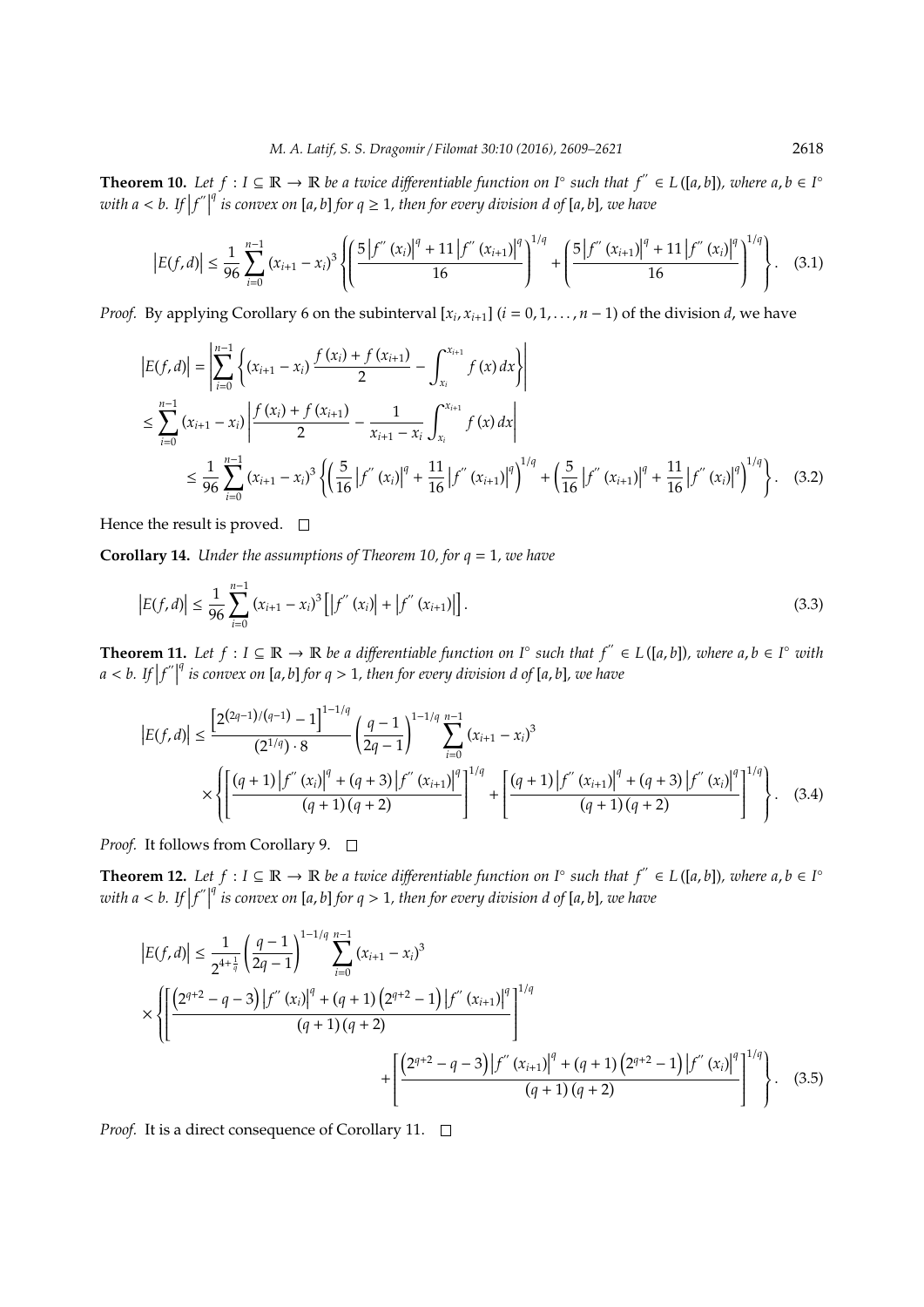Error bound for trapezoidal formaula when  $|f''|$ *q* for  $q \ge 1$  is concave may be given as follows.

**Theorem 13.** Let  $f: I \subseteq \mathbb{R} \to \mathbb{R}$  be a twice differentiable function on  $I$ <sup>∘</sup> such that  $f'' \in L([a, b])$ , where  $a, b \in I^{\circ}$ with  $a < b$ . If  $|f''|$ *q*<sup> $q$ </sup> *is concave on* [*a*, *b*] *for*  $q \geq 1$ , then for every division *d* of [*a*, *b*], we have

$$
\left|E(f,d)\right| \le \frac{1}{24} \sum_{i=0}^{n-1} \left(x_{i+1} - x_i\right)^3 \left[\left|f'\left(\frac{5x_i + 11x_{i+1}}{16}\right)\right| + \left|f'\left(\frac{5x_{i+1} + 11x_i}{16}\right)\right|\right].\tag{3.6}
$$

*Proof.* It can be proved easily by using Corollary 13. □

#### **4. Applications to the Special Means**

Now, we consider applications of our results to special means. We consider the means for positive real numbers  $a, b \in \mathbb{R}_+$ . We take

1. The arithmetic mean:

$$
A(a,b)=\frac{a+b}{2},a,b>0.
$$

2. The harmonic mean:

$$
H(a,b) = \frac{2}{\frac{1}{a} + \frac{1}{b}}, a, b > 0.
$$

3. The logarithmic mean:

$$
L(a,b) = \frac{b-a}{\ln b - \ln a}, a, b > 0, a \neq b.
$$

4. Generalized log-mean:

$$
L_p(a,b) = \left[\frac{b^{p+1} - a^{p+1}}{(p+1)(b-a)}\right]^{\frac{1}{p}}, a, b > 0, p \in \mathbb{R} \setminus \{-1,0\}, a \neq b.
$$

Now we apply our results to establish some inequalities for special means.

**Theorem 14.** *For a, b*  $\in \mathbb{R}_+$ *, a* < *b and*  $p \in \mathbb{N}$ *, p* > 1*, we have* 

$$
\left|A\left(a^{p+1},b^{p+1}\right)-L_{p+1}^{p+1}\left(a^{p+1},b^{p+1}\right)\right|\leq\frac{p\left(p+1\right)\left(b-a\right)^{2}}{48}A\left(a^{p-1},b^{p-1}\right).
$$

*Proof.* For the function  $f(x) = x^{p+1}$ ,  $x \in \mathbb{R}_+$  and  $p \in \mathbb{N}$ , then  $|f''(x)| = (p+1)px^{p-1}$  is a convex function on  $\mathbb{R}_+$ . Applying Corollary 7, we obtain the required result.  $\Box$ 

**Theorem 15.** *For a, b*  $\in \mathbb{R}_+$ *, a* < *b and p,*  $q \in \mathbb{N}$ *, p*,  $q > 1$ *, we have* 

$$
\left| A \left( a^{p+1/q}, b^{p+1/q} \right) - L_{p+1/q}^{p+1/q} \left( a^{p+1/q}, b^{p+1/q} \right) \right|
$$
\n
$$
\leq \frac{(b-a)^2 \left[ 2^{(2q-1)/(q-1)} - 1 \right]^{1-1/q}}{16} \left( \frac{q-1}{2q-1} \right)^{1-1/q} \left( n-1+\frac{1}{q} \right) \left( n+\frac{1}{q} \right)
$$
\n
$$
\times \left\{ \left[ \frac{A \left( a^{(p-2)q+1}, b^{(p-2)q+1} \right)}{q+2} + \frac{b^{(p-2)q+1}}{(q+1)(q+2)} \right]^{1/q} + \left[ \frac{A \left( a^{(p-2)q+1}, b^{(p-2)q+1} \right)}{q+2} + \frac{a^{(p-2)q+1}}{(q+1)(q+2)} \right]^{1/q} \right\}. \quad (4.1)
$$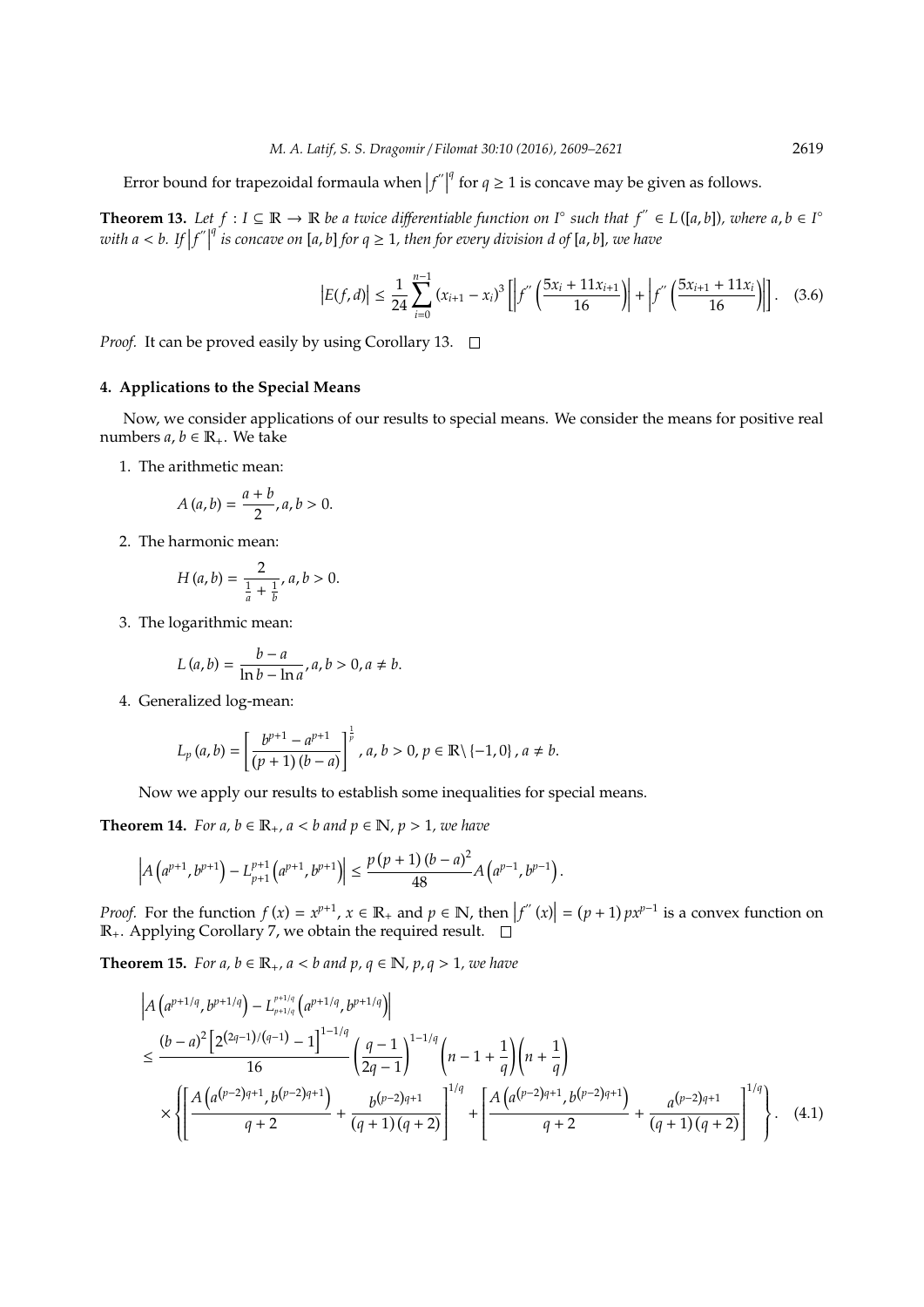*Proof.* Let  $f(x) = x^{p+1/q}$ ,  $x \in \mathbb{R}_+$ ,  $p, q \in \mathbb{N}$ ,  $p, q > 1$ , then

$$
\left|f^{''}(x)\right|^q = \left(p - 1 + \frac{1}{q}\right)^q \left(p + \frac{1}{q}\right)^q x^{(p-2)q+1}
$$

is convex on  $\mathbb{R}_+$  and the result follows directly from Corollary 9.  $\Box$ 

**Theorem 16.** *For a, b*  $\in \mathbb{R}_+$ *, a* < *b and p,*  $q \in \mathbb{N}$ *, p*,  $q > 1$ *, we have* 

$$
\left| A \left( a^{p+1/q}, b^{p+1/q} \right) - L_{pn+1/q}^{p+1/q} \left( a^{p+1/q}, b^{p+1/q} \right) \right|
$$
\n
$$
\leq \frac{(b-a)^2}{2^{4+1/q}} \left( \frac{q-1}{2q-1} \right)^{1-1/q} \left( p-1 + \frac{1}{q} \right) \left( p + \frac{1}{q} \right)
$$
\n
$$
\times \left\{ \left[ \frac{2^{q+2} - (q+3)}{(q+1)(q+2)} a^{(p-2)q+1} + \frac{2^{q+2} - 1}{q+2} b^{(p-2)q+1} \right]^{1/q} + \left[ \frac{2^{q+2} - (q+3)}{(q+1)(q+2)} b^{(p-2)q+1} + \frac{2^{q+2} - 1}{q+2} a^{(p-2)q+1} \right]^{1/q} \right\} \quad (4.2)
$$

*Proof.* Let  $f(x) = x^{p+1/q}, x \in \mathbb{R}_+, p, q \in \mathbb{N}, p, q > 1$ , then

$$
\left|f^{''}(x)\right|^q = \left(p - 1 + \frac{1}{q}\right)^q \left(p + \frac{1}{q}\right)^q x^{(p-2)q+1}
$$

is convex on  $\mathbb{R}_+$  and the result follows directly from Corollary 11.  $\Box$ 

**Theorem 17.** *For a, b*  $\in \mathbb{R}_+$ *, a* < *b and p, q*  $\in \mathbb{N}$ *, p, q* > 1 *with p* < *q, we have* 

$$
\left| A\left(a^{p/q^2+2}, b^{p/q+2}\right) - L_{p/q^2+2}^{p/q^2+2} \left(a^{p/q^2+2}, b^{p/q^2+2}\right) \right| \le \frac{(b-a)^2}{12} \left(\frac{p}{q^2} + 2\right) \left(\frac{p}{q^2} + 1\right) A\left(a^{p/q^2}, b^{p/q^2}\right). \tag{4.3}
$$

*Proof.* Let  $f(x) = x^{p/q^2+2}$ ,  $x \in \mathbb{R}_+$ , then  $|f''(x)| = \left(\frac{p}{q^2}\right)$  $\frac{p}{q^2} + 2\left(\frac{p}{q^2} + 1\right) x^{p/q^2}$ . It is obvious that  $|f''(x)|$ *q* is concave on R+. Applying Corollary 13, we get the desired result.

**Theorem 18.** *For a, b*  $\in \mathbb{R}_+$ *, a* < *b, we have* 

$$
\left|H^{-1}(a,b) - L^{-1}(a,b)\right| \le \frac{(b-a)^2}{24} A\left(a^{-3}, b^{-3}\right)
$$
\n(4.4)

*Proof.* Let  $f(x) = \frac{1}{x}$ ,  $x \in \mathbb{R}_+$ , then  $|f''(x)| = \frac{2}{x^3}$  is convex on  $\mathbb{R}_+$  so applying Corollary 7, we get the inequality  $(4.4)$ .  $\Box$ 

**Remark 2.** *Many other interesting inequalities for means can be obtained by applying the other results to the function*  $f(x) = \frac{1}{x}$ ,  $x \in \mathbb{R}_+$ , however the details are left to the interested reader.

#### **References**

- [1] M. Alomari, M. Darus, S.S. Dragomir, Inequalities of Hermite Hadamard's type for functions whose derivatives absolute values are quasi-convex, RGMIA 12 (suppl. 14) (2009).
- [2] M. Alomari , M. Darus and U.S. Kirmaci , Refinements of Hadamard-type inequalities for quasi-convex functions with applications to trapezoidal formula and to special means, Comput. Math. Appl. 59 (2010) 225-232
- [3] S.S. Dragomir, Two mappings in connection to Hadamard's inequalities, J. Math. Anal. Appl. 167 (1992) 49-56.
- [4] S.S. Dragomir, R.P. Agarwal, Two inequalities for differentiable mappings and applications to special means of real numbers and to trapezoidal formula, Appl. Math. Lett. 11 (1998) 91-95.